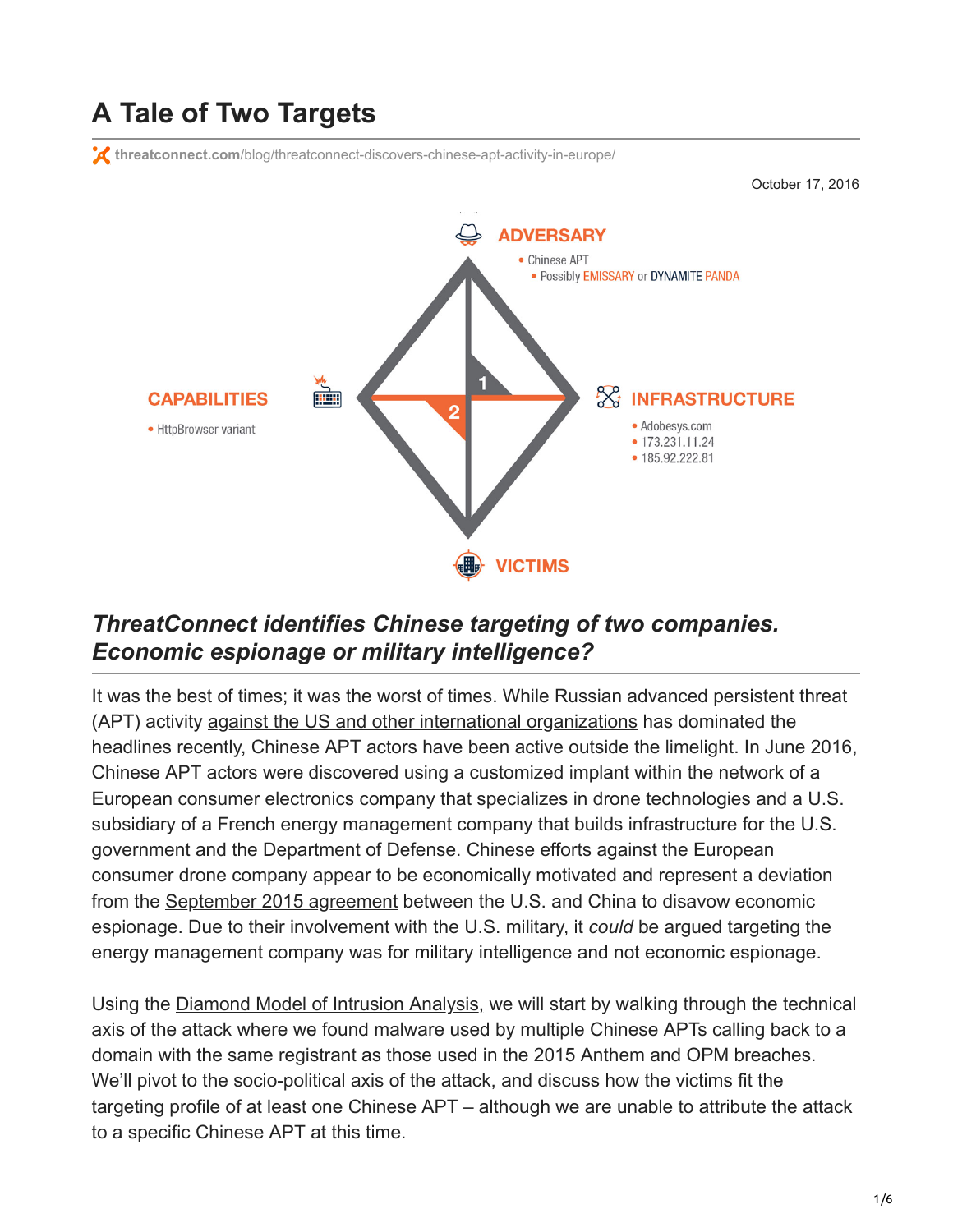

#### **Capabilities: HttpBrowser Backdoor**

On June 08, 2016 ThreatConnect identified a malicious executable MD5: 3BEA073FA50B62C561CEDD9619CD8425. This malware is a variant of "HttpBrowser," a [backdoor used by multiple Chinese APTs, including EMISSARY PANDA \(aka APT27/TG-](https://www.secureworks.com/research/threat-group-3390-targets-organizations-for-cyberespionage)3390) and [DYNAMITE PANDA](http://researchcenter.paloaltonetworks.com/2016/05/unit42-new-wekby-attacks-use-dns-requests-as-command-and-control-mechanism/) (aka APT18/Wekby/TG-0416). [Some reports refer to](https://www.erai.com/CustomUploads/ca/wp/2015_12_wp_operation_iron_tiger.pdf) HttpBrowser as the GTalk trojan or "Token Control." According to [TrendMicro,](https://www.erai.com/CustomUploads/ca/wp/2015_12_wp_operation_iron_tiger.pdf) HttpBrowser allows a threat actor to spawn a reverse shell, upload or download files, and capture keystrokes on a compromised system, similar to other remote administration tools (RATs). Antivirus detection for HttpBrowser is extremely low and typically based upon heuristic signatures. The report also indicates HttpBrowser is not available on underground markets.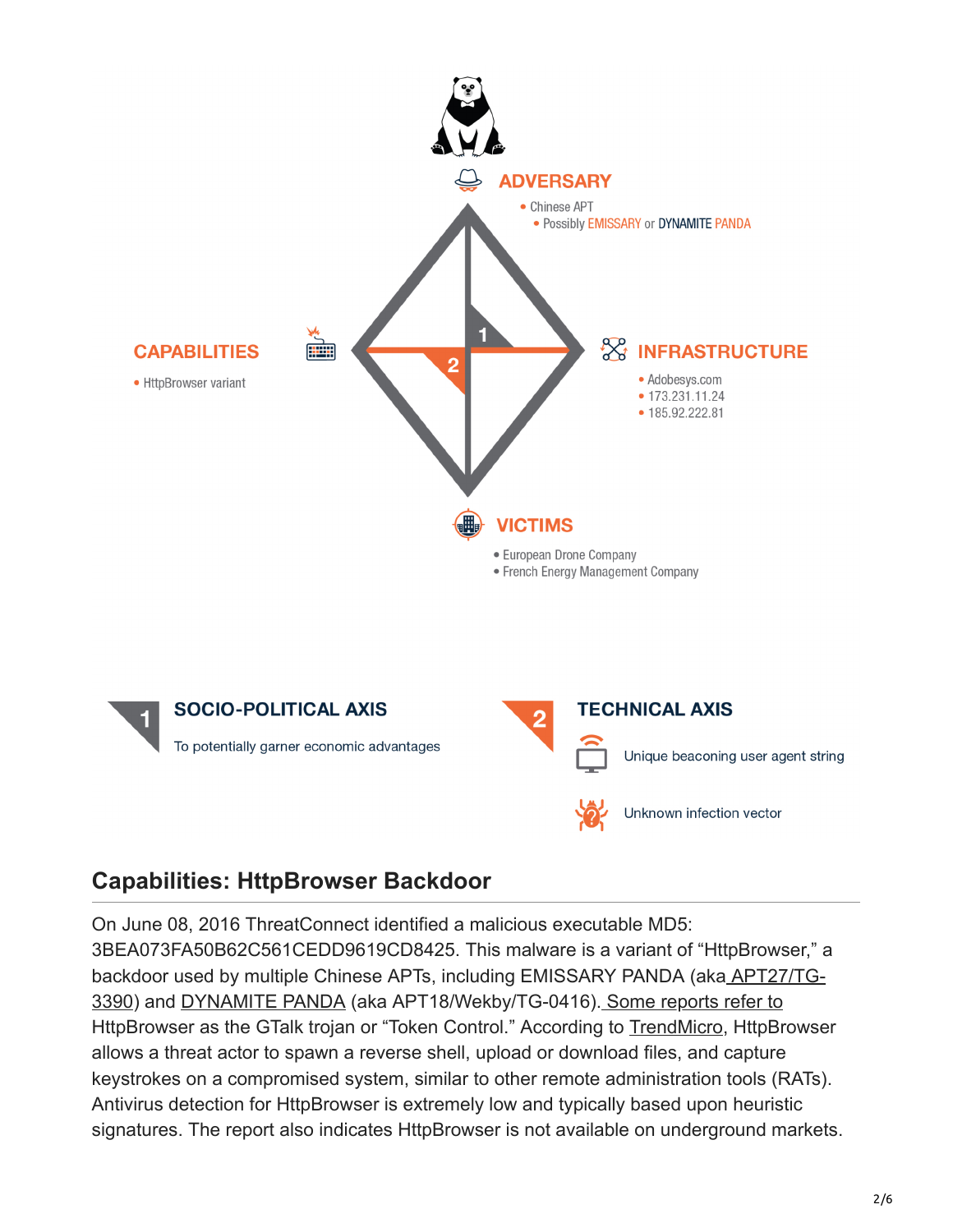Several variants of the HttpBrowser backdoor exist; however, in this particular sample beaconing network traffic stands out as the telltale "HttpBrowser/1.0" User-Agent string is replaced with "Mozilla/5.0 (Windows; U; Windows NT 5.2) Gecko/%lu Firefox/3.0.1", where %lu is a format modifier that appends an unsigned long numerical data type to the useragent string.



The malware sends system information using the query string "computer=<COMPUTER NAME>&lanip=<LAN IP>&uid=<Unique ID>&os=<OS VERSION>&relay=<RELAY NUMBER>&data=<DATA>"

### **Infrastructure: Adobesys[.]com and a familiar registrant**

| THREATCONECT                                           |                          |                         |                    |            | DASHBOARD<br><b>BROWSE</b>                                                                              | IMPORT V<br>SPACES v<br><b>CREATE V</b><br><b>ANALYZE</b>                                               | $\mathbb{R}$<br>Search<br>$\mathbf{v}$ | $\alpha$     |
|--------------------------------------------------------|--------------------------|-------------------------|--------------------|------------|---------------------------------------------------------------------------------------------------------|---------------------------------------------------------------------------------------------------------|----------------------------------------|--------------|
| Director                                               |                          |                         |                    |            |                                                                                                         |                                                                                                         | <b>1824 SUBSCRIBER COMMUNITY</b>       | $\checkmark$ |
| <b>Example and adobesys.com</b><br><b>EP NEW PIVOT</b> | <b>ED DELETE</b>         |                         |                    |            |                                                                                                         |                                                                                                         |                                        |              |
| Tasks<br>Overview                                      | DNS<br>Whois<br>Activity | Sharing<br>Associations | Spaces             |            |                                                                                                         |                                                                                                         |                                        |              |
| Whois                                                  |                          |                         |                    |            |                                                                                                         |                                                                                                         |                                        |              |
| Date $\Diamond$                                        | Registrant O             | Created O               | Updated $\Diamond$ | Expires O  |                                                                                                         | Contacts                                                                                                |                                        |              |
| 05-09-2016                                             | GODADDY.COM, LLC         | 11-03-2013              | 10-23-2014         | 11-03-2017 | Registrant:                                                                                             | Technical:                                                                                              |                                        |              |
|                                                        |                          |                         |                    |            | li ning<br>guangdongsheng<br>guangzhoushi Alabama UNITED STATES<br>li2384826402@yahoo.com<br>4805428751 | li ning<br>guangdongsheng<br>guangzhoushi Alabama UNITED STATES<br>li2384826402@yahoo.com<br>4805428751 | 三                                      |              |
|                                                        |                          |                         |                    |            |                                                                                                         |                                                                                                         |                                        |              |

Leveraging ThreatConnect's WHOIS function, we identified the malware's hardcoded command and control domain adobesys[.]com was registered by the Chinese domain reseller and mass registrant, li2384826402[@]yahoo[.]com. This email address is infamous for registering domains used in the [DEEP PANDA-attributed Anthem](https://threatconnect.com/the-anthem-hack-all-roads-lead-to-china/) and [OPM](https://threatconnect.com/opm-breach-analysis-update/) attacks in 2015, and provides additional evidence tying this HttpBrowser activity to Chinese APT actors.

Using ThreatConnect's Farsight Passive DNS integration, we can identify the adobesys[.]com domain was hosted at two IP addresses — 173.231.11[.]24 and 185.92.222[.]81 — while the domain most likely was operational. One other domain,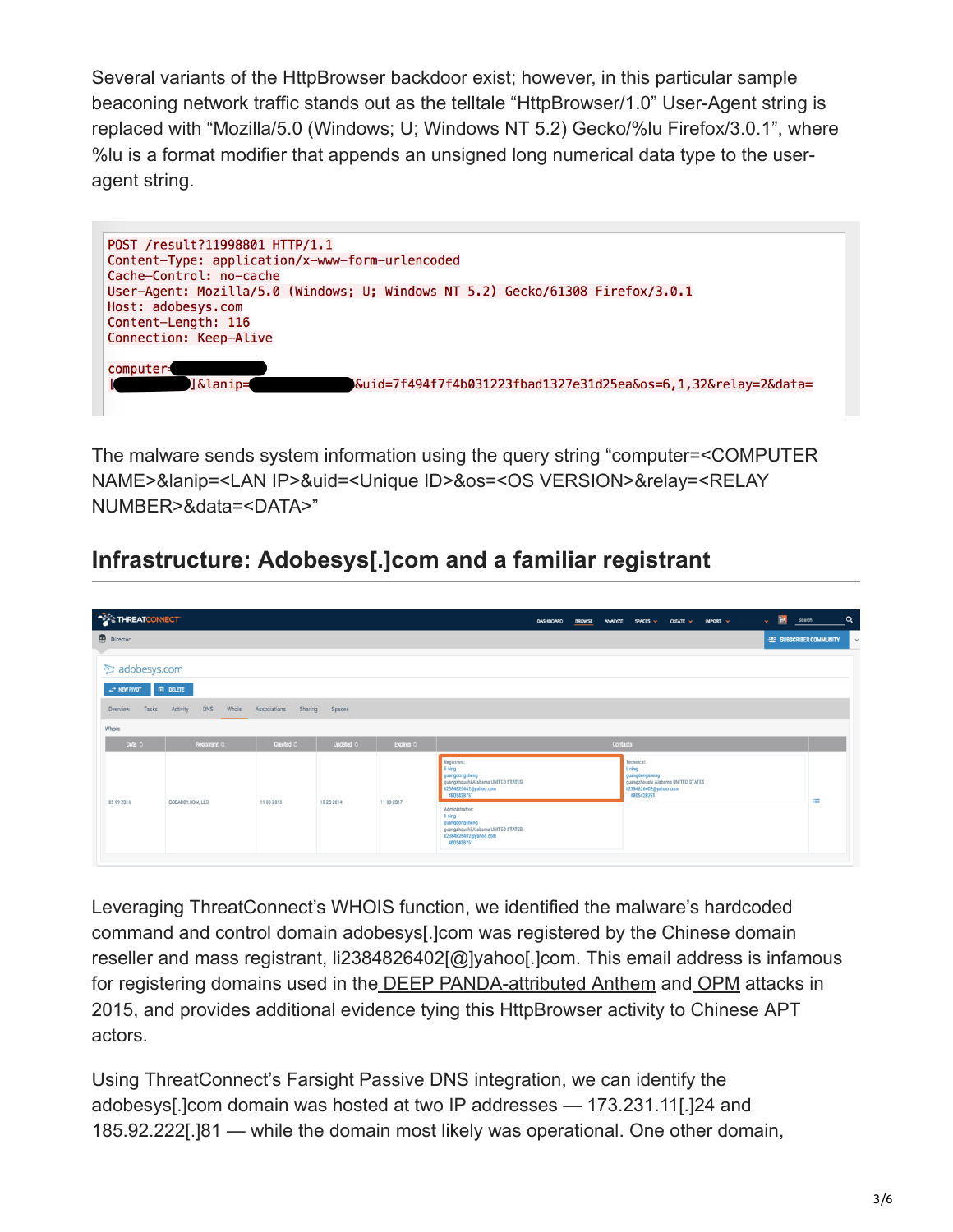newsoft2[.]com, was hosted at the 185.92.222[.]81 IP during the same timeframe as adobesys[.]com. WHOIS information indicates that newsoft2[.]com was also registered by a Chinese registrant (omyname@gmail[.]com), and its co-location with the malicious adobesys[.]com domain suggests that it may be operated by the same actors behind the [HttpBrowser activity. Indicators from this activity have been shared in incident 20151228A:](https://app.threatconnect.com/auth/incident/incident.xhtml?incident=1080388) Chinese HttpBrowser Activity Targeting European Companies.

# **Victims: Two Targets**

We provided a lead on the malware and adobesys[.]com to a partner, who collected associated network traffic and worked with us to analyze the activity. In this case, the activity was targeted against only a few companies. We determined the Chinese actors used the "HttpBrowser" backdoor variant to target a control systems engineer in product development at a European consumer drone company. The traffic also helped us identify another target: the U.S. subsidiary of a French energy management company that has contracts with the U.S. Department of Defense and other U.S. government elements to implement energy management and SCADA solutions.

Both organizations were alerted to this activity shortly after it was discovered. At this time, we have no indication what, if any, data was stolen from them.

[Download Our Whitepaper - Fragmentation: The Silent Killer of Your Security Management](https://threatconnect.com/wp-content/uploads/ThreatConnect-whitepaper-fragmentation.pdf?utm_campaign=DNC%20Guccifer%202.0%20Fancy%20Bears%20Research&utm_medium=tale%20blog&utm_source=chinese%20apt) Program

# **Adversary: Pondering the PANDAs**

[While we cannot state for certain which Chinese APT is behind this activity,](https://www.erai.com/CustomUploads/ca/wp/2015_12_wp_operation_iron_tiger.pdf) targeting a consumer drone company and energy management company is most consistent with previous EMISSARY PANDA targeting. Both EMISSARY and DYNAMITE PANDA have previously targeted the defense and aerospace industries, among others; however, [EMISSARY PANDA is the only one of the two known to have targeted energy companies.](https://www.erai.com/CustomUploads/ca/wp/2015_12_wp_operation_iron_tiger.pdf) According to the [Secureworks report](https://www.secureworks.com/research/threat-group-3390-targets-organizations-for-cyberespionage), EMISSARY PANDA commonly conducts strategic web compromises (SWCs), also known as watering hole attacks, on websites associated with the target organization's industry to increase the likelihood of compromising victims with relevant information. EMISSARY PANDA also uses spearphishing emails to target specific victims. At this time we do not know whether SWCs or spearphishing emails were used to target the victim organizations.

## **Socio-Political: Discussing Possible Motivations**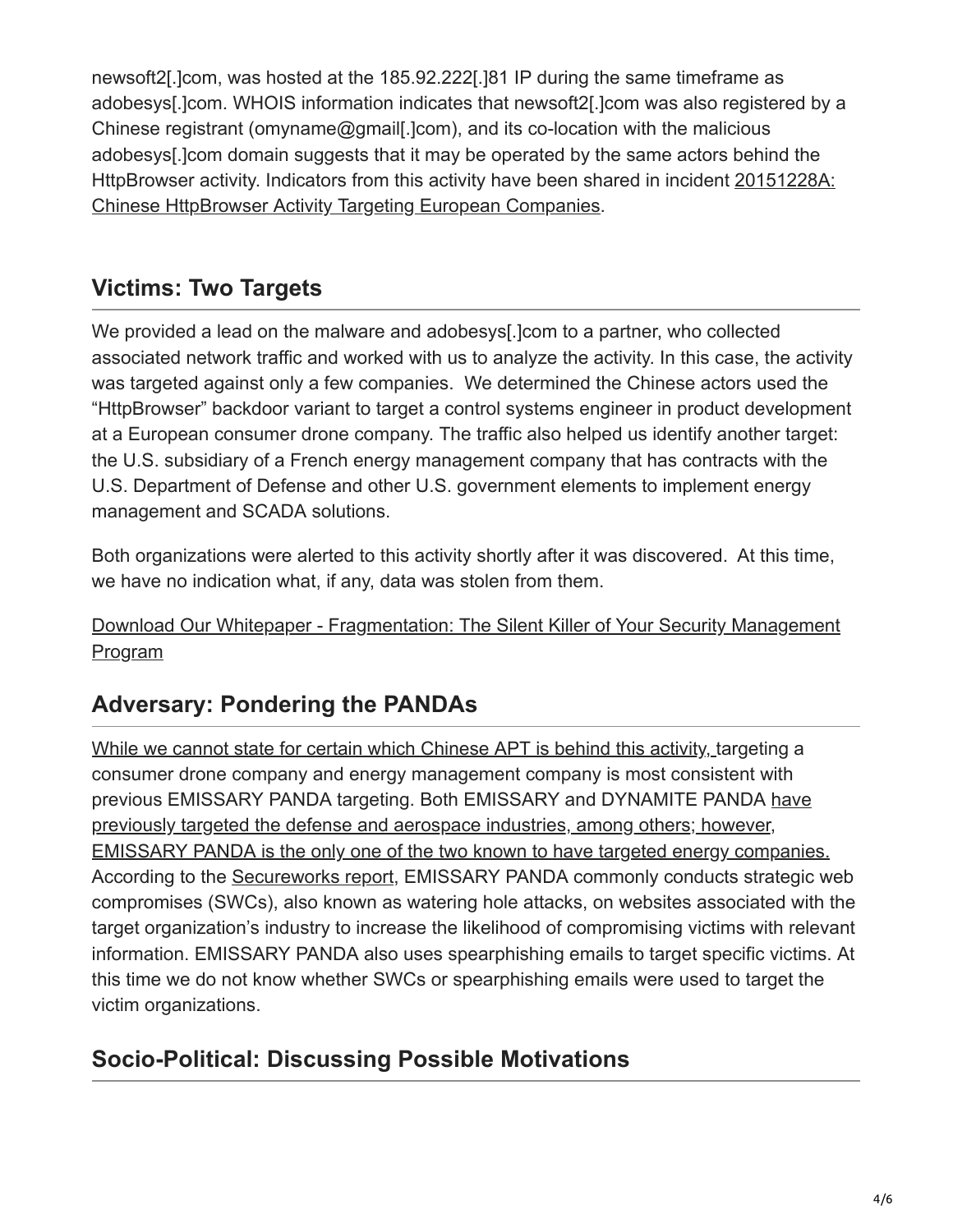The HttpBrowser sample piqued our interest since the information security community has [had a heightened focus on whether or not Beijing is abiding by the September 2015](https://www.washingtonpost.com/national/us-china-vow-not-to-engage-in-economic-cyberespionage/2015/09/25/90e74b6a-63b9-11e5-8e9e-dce8a2a2a679_story.html) agreement between U.S. and China to disavow economic espionage. The U.S. subsidiary of the French energy management company looks like an artful dodge. These dual use organizations – those that possess significant intellectual property and are also involved with the U.S. government – present tempting targets for China that could facilitate a variety of espionage efforts. However, China could claim such activity constitutes military espionage and therefore does not violate the agreement between Presidents Obama and Xi from last September.

By contrast, targeting the European civilian drone maker looks like a case of economically motivated espionage. The world's largest and most popular drone manufacturer is China's [DaJiang Innovation Technology \(DJI\), which currently holds about 70% of the commercial](http://www.popularmechanics.com/flight/drones/a18486/6-reasons-dji-is-winning-the-drone-wars/) drone market share and [was valued at over \\$10 billion in May 2015.](http://www.fool.com/investing/general/2016/02/29/drones-in-2016-4-numbers-everyone-should-know.aspx) The emerging global [market for business services using commercial drones was recently valued at over \\$127](http://press.pwc.com/News-releases/global-market-for-commercial-applications-of-drone-technology-valued-at-over--127-bn/s/AC04349E-C40D-4767-9F92-A4D219860CD2) billion due to the growing applicability of drones across industries including agriculture, mapping, and surveillance.

In this instance, China most likely is seeking to quash any competition posed to DJI's command of the market. Within the command and control traffic we were able to identify that a control systems engineer — with probable access to the European firm's proprietary drone intellectual property and technical data — was targeted as a part of this activity, which likely further demonstrates the motivation behind the operation. With access to the targeted company's intellectual property, sensitive communications, and product roadmap, China could provide its favored companies with economic advantages such as:

- 1. **Integrating competitors' unique or proprietary capabilities:** Many commercial drones rely on custom software for capabilities such as stabilization, tracking, and GPS. Stealing and integrating competitors' technologies would lessen any advantage that competitors would have over Chinese drones.
- 2. **Preempting competitors' innovations:** Leveraging compromised intellectual property on drone innovations could allow Chinese companies to advance their own product lines beyond what competitors plan to introduce in future products.
- 3. **Preempting financial or pricing moves from competitors:** In an industry where price wars and gouging can have a significant impact on the competition, having the inside scoop on how your competitors plan to price their drones can provide an upper hand in attempting to undercut them and steal market share.
- 4. **Understanding competitors' business and development plans or bid efforts:** Insider information on how competitors plan to expand their business, augment manufacturing, market their product, or bid contracts, can all help Chinese drone companies gain an advantage over their competitors.

## **Economic Espionage Evolution?**